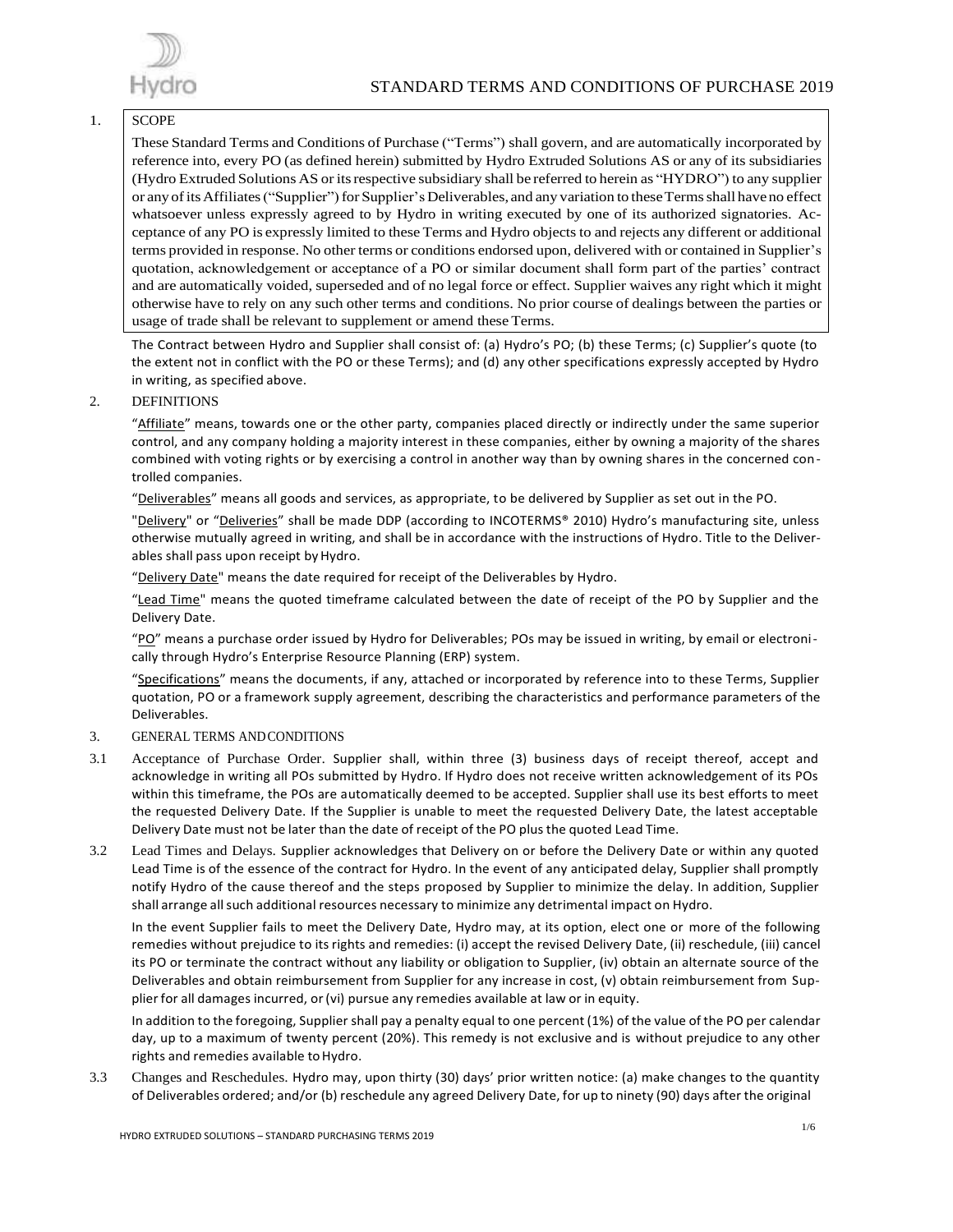

Delivery Date without any extra cost. Changes in quantity or Delivery Date are subject to Hydro compensating Supplier for any reasonable and documented extra direct cost resulting from the change.

- 3.4 Termination for Breach or Non-Performance. Hydro reserves the right to terminate all or any part of a PO or the contract, without liability to Supplier, if Supplier (a) repudiates or breaches any of the terms of any PO or the contract, including Supplier's warranties, (b) fails to provide the Deliverables as required by the contract or (c) fails to make progress so as to endanger timely and proper completion of the Deliverables by the Delivery Date, and does not remedy such repudiation, breach or failure within ten (10) days (or such shorter period of time if commercially reasonable under the circumstances) after receipt of written notice from Hydro specifying such repudiation, breach or failure.
- 3.5 Termination for Convenience. In addition to any other rights of Hydro, Hydro may, at its option, terminate all or any part of a PO or the contract, at any time and for any reason or no reason, by giving written notice to Supplier. Upon such termination, Hydro shall pay to Supplier solely the following amounts without duplication: (a) the contract price for all Deliverables which have been completed in accordance with a PO or the contract and not previously paid for; and (b) the actual costs of work-in-process and raw materials incurred by Supplier in furnishing the Deliverables as of Supplier's receipt of the notice under the PO or contract, to the extent such costs are reasonable in amount and are properly allocable under generally accepted accounting principles to the terminated portion of the PO or contract; less, however the sum of the reasonable value or cost (whichever is higher) of any Deliverables used or sold by Supplier with Hydro's written consent, and the cost of any damaged or destroyed Deliverables.

Hydro shall not be obligated to make paymentsfor finished Deliverables, work-in-process or raw materialsfabricated or procured by Supplier in amounts in excess of those authorized in delivery releases nor for any undelivered Deliverables which are in Supplier's standard stock or which are readily marketable. Payments made under this section shall not exceed the aggregate price payable by Hydro for finished Deliverables that would be produced by Supplier under delivery or release schedules outstanding at the date of termination. This shall be Supplier's sole remedy and Hydro's sole liability in connection with termination of a PO or the contract for convenience. Hydro and itsrepresentatives shall have the right to audit and examine all books, records, facilities, work, material, inventories, and other items relating to any termination claim.

- 3.6 HSE. Supplier shall have a satisfactory system for compliance with best practices involving health, safety and environmental requirements, as well as quality assurance measures, suitable for the Deliverables.
- 4. PRICES AND PAYMENT
- 4.1 Prices. Prices and discounts for the Deliverables shall be according to Supplier's latest quotation accepted by Hydro and are deemed to include all insurance, appropriate packaging, export duties and freight charges(if applicable), but shall be exclusive of Value Added Tax (VAT), which amount shall be indicated separately in Supplier's invoice.
- 4.2 Price Reviews. Supplier guarantees that prices for Deliverables shall remain fixed for periods of at least twelve (12) months after Hydro´s PO or acceptance of Supplier's quotation, notwithstanding that the parties may agree on fixed prices for longer time periods or on price reductions during such a period. If Supplier intends to increase any prices for Deliverables, Supplier shall notify Hydro in writing at least two (2) months prior to the end of the applicable twelve (12) month period. Supplier shall justify any price increase such as raw materials and manufacturing costs, exchange rate fluctuations, new technology, labour, interest rate changes and market changes before the parties agree to any price review. If the parties cannot agree on the increased prices within a reasonable period after Supplier's notice, notwithstanding anything to the contrary in the contract, Hydro shall have the right to cancel all open POs, along with the contract, without any liability or obligation owing to Supplier whatsoever.
- 4.3 Payment Terms. Supplier will invoice Hydro for the purchase price for the Deliverables as stated on the PO after Hydro's receipt of the Deliverables. Unless otherwise expressly agreed in writing, invoices shall be payable ninety (90) days after the date of the invoice, shall be remitted to the billing address on the PO and must include the relevant POnumber.
- 4.4 Set-off. Hydro shall be entitled at any time when commercially reasonable to set off any liability of Hydro to Supplier against any liability of Supplier to Hydro howsoever arising and whether any such liability is present or future, liquidated or unliquidated. Any exercise by Hydro of its rights under this section shall be without prejudice to any other rights or remedies available to Hydro under the contract or available at law or in equity.
- 4.5 Forecasts. All forecasts provided by Hydro shall be done on a non-binding basis, unless otherwise agreed to in writing between the parties. Supplier shall agree on significantly shorter lead times if Hydro provides Supplier with nonbinding monthly rolling forecasts. Within one (1) week after receiving Hydro's forecast, Supplier shall acknowledge the receipt of the forecast and confirm to Hydro in writing that it can deliver all forecasted Deliverables. If Hydro does not receive written acknowledgement of its forecasts within this timeframe, the forecasts are automatically deemed to beaccepted.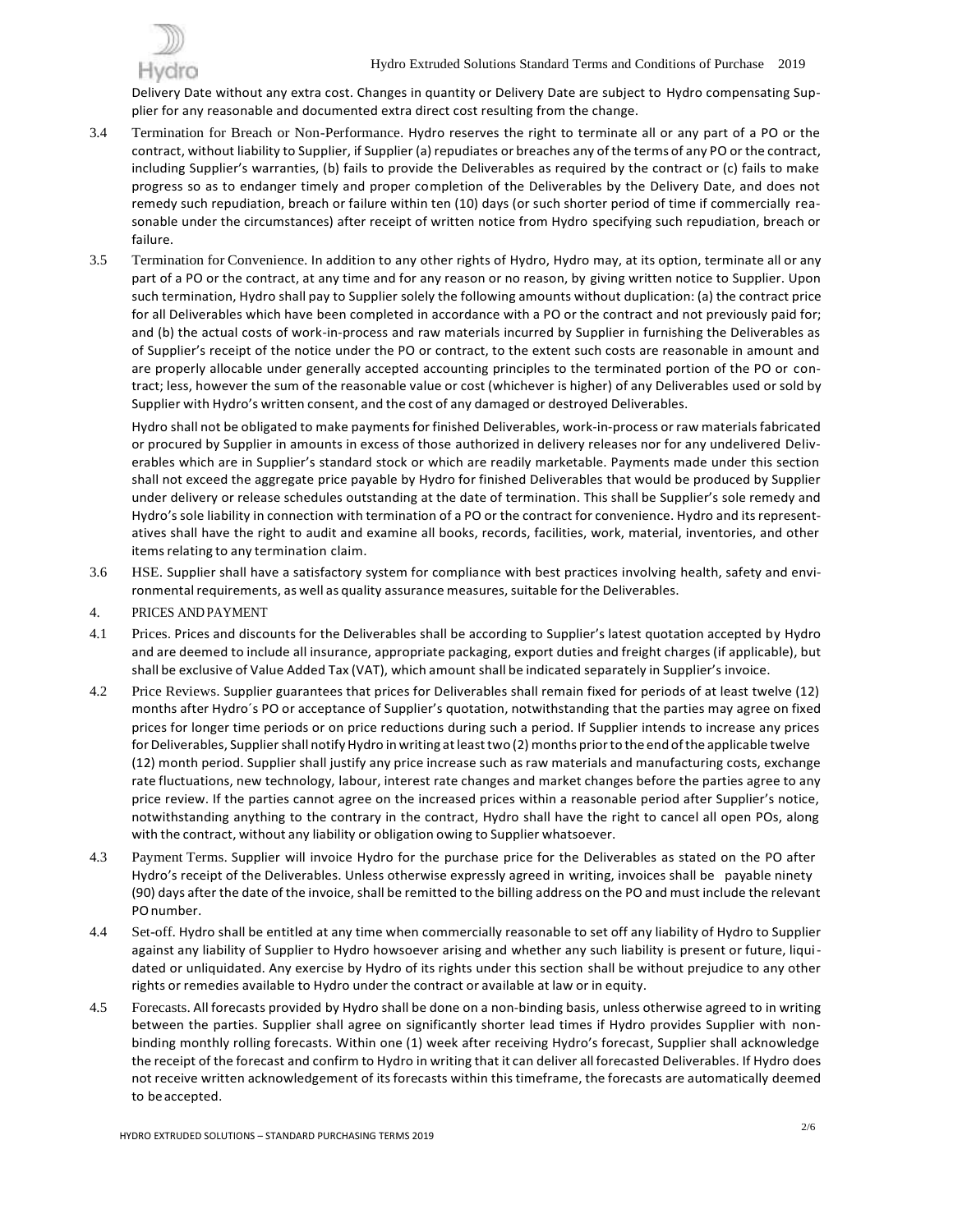

## 5. DELIVERY

- 5.1 The dispatch data of all shipments of Deliverables that are products shall be provided to the Hydro contact person identified on the PO by fax, email or other written expedited means within twenty-four (24) hours of dispatch.
- 5.2 Supplier agrees: (a) to properly pack, mark and ship Deliverables in accordance with the requirements of Hydro, the involved carriers, and, if applicable, the country of destination; (b) to route shipments in accordance with Hydro's instructions; (c) to make no charge for handling, packaging, storage or transportation of Deliverables, unless otherwise expressly stated in the contract; (d) to provide with each shipment packing slips with Hydro's contract and/or PO number and date of shipment marked thereon; (e) to properly mark each package with a label/tag according to Hydro's instructions and the customs regulations of the country of import; and (f) to promptly forward the original bill of lading or othershipping receipt for each shipment in accordance with Hydro's instructions. Supplier will include on bills of lading or other shipping receipts, correct classification identification of the Deliverables shipped in accordance with Hydro'sinstructions and carrier'srequirements. The marks on each package and identification of the goods on packing slips, bills of lading and invoices (when required) shall be sufficient to enable Hydro to easily identify the Deliverables included.
- 5.3 Hydro may, at its option, return, freight collect, all Deliverables received more than five (5) days in advance or in excess of the quantity specified on its PO, or may, at its option, retain such units with payment therefore deferred until it would otherwise be due.
- 6. REPRESENTATIONS ANDWARRANTIES
- 6.1 Quality Management. Supplier acknowledges and accepts that Supplier's commitment to quality is a primary requirement of Hydro. Supplier commits to the continued quality improvement of process to manufacture or create the Deliverables. To the extent relevant to the Deliverables, Supplier shall at all times have and document a certified quality management system meeting the requirements of ISO 9001, ISO TS 16949, AS 9001, ISO 22000 or equivalent. Supplier will provide Hydro with such documentation and acceptable quality data upon request. Hydro or its representatives may at any time, after appropriate notification, conduct quality audits of Supplier's production facilities and quality control procedures, as well as audits to assess Supplier's compliance with its obligations under Section 6. In addition, subject to the confidentiality provisions of Section 7, Supplier undertakes to grant Hydro unrestricted access to all information (except financial records) and facilities relevant to the Deliverables and to provide a copy of the relevant information. Supplier agrees that all Deliverables shall meet applicable statutory and regulatory requirements. To the extent that the Deliverables have special product or process requirements as per specifications, descriptions or drawings or as required by law Supplier agrees to meet all such requirements and ensure that any of its sub-suppliers or sub-contractors also meet all such requirements, if applicable.
- 6.2 Warranty of Title. Supplier warrants and represents to Hydro that upon the Delivery to Hydro of the Deliverables (a) Hydro shall acquire good and clear title to the Deliverables, free and clear of all liens and encumbrances, (b) all Deliverables provided hereunder, excluding any product designs which are requested by Hydro, are either owned or properly licensed by Supplier or are in the public domain and the use thereof by Hydro, its representatives, distributors, dealers end users and other direct and indirect customers, does not and shall not infringe any proprietary rights of any third party, and (c) Supplier hasthe full power to enter into and to carry out the obligations under the contract and to grant Hydro all necessary rights and licenses under the contract. As of the date of the acknowledgement of the PO, Supplier represents that it has not received any notice or claim from a third party alleging that all or any part of the Deliverables, infringes the proprietary rights of any third party.
- 6.3 Warranty. Supplier warrants that all Deliverables that are products will be new, free from any defects in design, material and workmanship and will conform to the agreed specifications, descriptions and drawings. Supplier warrants that all Deliverables that are services will conform to the service description and any applicable statement of work. The warranty period for all Deliverables shall be twenty-four (24) months from the date of Delivery. Hydro shall have the right at any time after the Delivery to test and inspect the Deliverables. If Hydro suspects any products to be defective, Hydro shall be entitled, at Supplier's risk and expense, to return the defective Deliverables. Within ten (10) business days of receipt of defective Deliverables, Supplier shall, at Hydro's option, either repair or replace the defective Deliverables and return them to Hydro at its expense. Supplier shall be responsible for de-installation and re-installation of defective Deliverables that are products or for the costs of doing so. All repaired and replaced Deliverables that are products shall be warranted for twenty-four (24) months. Supplier will remedy non-conforming Deliverables that are services promptly upon notification and at its own cost. In the event a Deliverable cannot be repaired, replaced or otherwise remedied, Supplier shall refund Hydro the full purchase price paid for the Deliverable. In addition to these remedies, Hydro shall be entitled to damages caused by any defective Deliverables, and upon request, Supplier shall provide Hydro with a report of the causes and an analysis ofthe defects and propose corrective actionsto avoid similar defects in future Deliveries.
- 6.4 Compliance with Laws and Hydro's Policies. Supplier and Supplier's Deliverables shall at all times be in compliance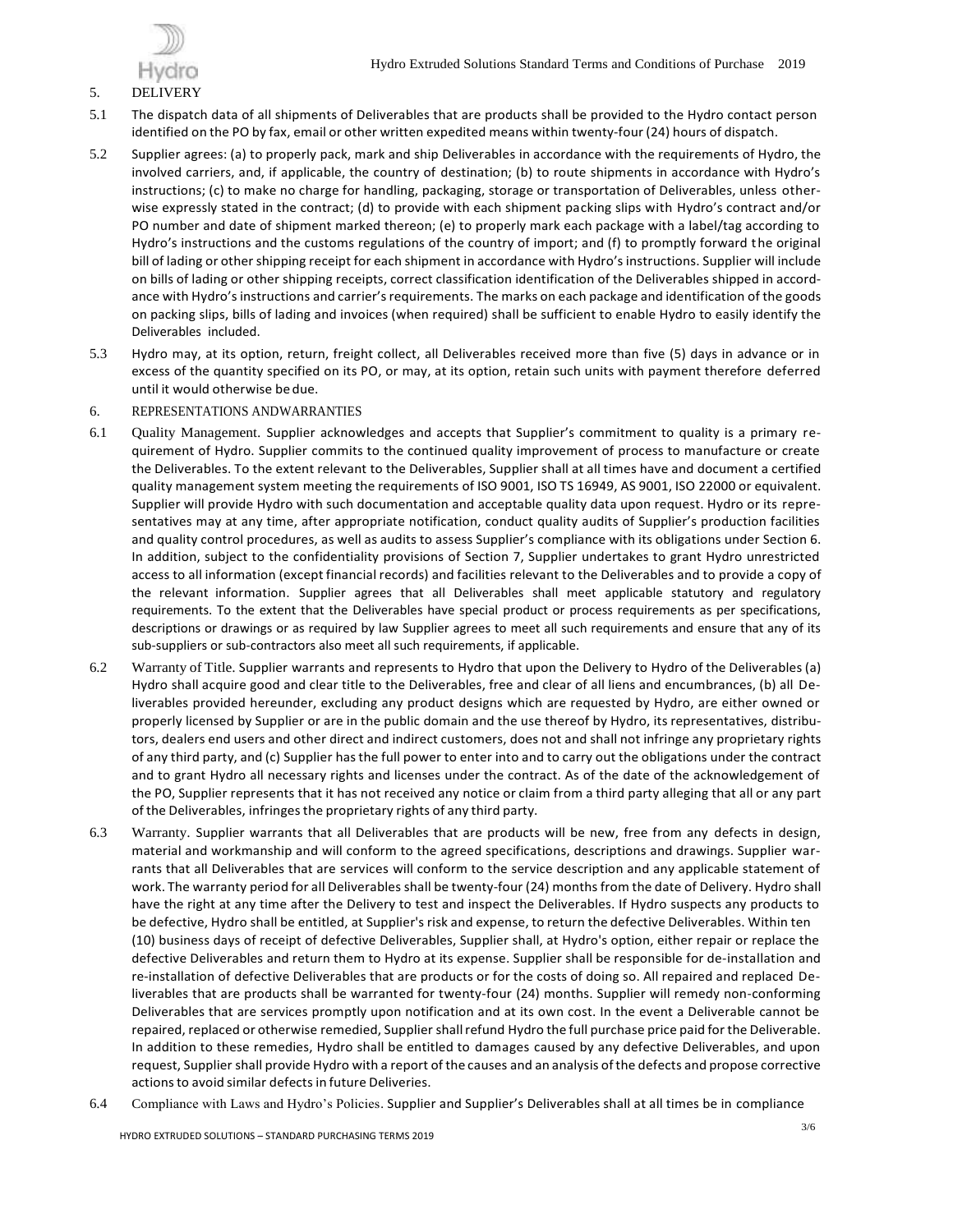

with all applicable laws, rules and regulations including, without limitation, employment laws, personal privacy and secrecy and HSE-regulations, as well as with Hydro's HSE Standards and EC Regulation 1907/2006 concerning the Registration, Evaluation and Restriction of Chemicals (REACH). Supplier shall use its best efforts to assist Hydro in case of any customer or government audits.

Supplier shall indemnify and hold harmless Hydro, its officers, employees and agents (in this clause referred to as "those indemnified") from and against any loss (including legal costs and expenses), damages or liability, reasonably incurred or suffered by any of those indemnified arising from any claim, suit, demand, action or proceeding, by any person against any of those indemnified, where such loss, damages or liability is caused by, arises out of, or results from or in connection with Supplier's noncompliance with any laws and regulations or Hydro's policies, as well as any negligence, willful misconduct or breach of the contract. In addition, any systematic failure to meet such standards shall constitute a material breach of the contract, entitling Hydro to immediate termination of the relevant PO or contract without any right of compensation for Supplier.

Supplier shall at all times maintain full and proper insurance coverage, with coverages in commercially reasonable types and amounts, against loss, damage, theft and all other reasonably foreseeable events which may negatively impact the Deliverables. In addition, Supplier isresponsible for obtaining and maintaining all export licenses required and certificates necessary for the supply, sale and delivery of the Deliverables.

6.5 Supplier Code of Conduct. Supplier shall at all times ensure that it complies with the principles set out in Hydro's Supplier Code of Conduct (a copy of which is available on https:/[/www.hydro.com/globalassets/04-sustainability/hy](http://www.hydro.com/globalassets/04-sustainability/hy-)dro-supplier-code-of-conduct.pdf or upon request). Furthermore, Supplier shall actively promote the principles set out in Hydro's Supplier Code of Conduct with its own suppliers/contractors and sub-suppliers/subcontractors of any tier that have a material contribution to the supply of the Deliverables to Hydro (Supplier and such suppliers/contractors/sub-suppliers/subcontractors being together, the "Supply Chain"). Hydro may at any time take any reasonable actions to monitor and audit Supplier's compliance with its obligations under this section, including, without limitation, (i) by requiring Supplier to provide details of the Supply Chain's compliance systems; and (ii) by carrying out, with reasonable prior notice, inspections of the Supply Chain's sites. Supplier shall provide all reasonable assistance to Hydro. If at any time, Hydro identifies, or reasonably suspects, non-compliance with or breach of the principles of Hydro's Supplier Code of Conduct ("Non-Compliance") by any member of the Supply Chain, Hydro shall notify Supplier of such Non-Compliance. Supplier shall provide all reasonable assistance to enable Hydro to investigate the Non-Compliance. If a Non-Compliance in the Supply Chain is material (with regard to (i) the nature of the principle concerned, (ii) any potential effect on Hydro's and its affiliates' reputations, or (iii) the performance of a contract) and/or is not able to be corrected, Hydro may terminate any contract by written notice. If a Non-Compliance in the Supply Chain is immaterial and is able to be corrected, Supplier shall be given a reasonable period within which the Non-Compliance shall be corrected. Supplier shall, without undue delay, submit a correction plan to Hydro. If upon the expiry of the correction period, the Non-Compliance has not been corrected, Hydro has a termination right. The rights and remedies in this section are not exclusive of and are without prejudice to any rights and remedies provided elsewhere in a contract and by general law.

## 7. CONFIDENTIALITY

From the issuing of the first PO or signing of a contract and for a period of five (5) years after the last Delivery by Supplier, the parties shall not directly or indirectly, use any proprietary, confidential, or trade secret information or know-how of the other party (other than information which is in the public domain, lawfully required to be disclosed or is developed independently), including, but not limited to, information about products, financials, business or customers(collectively, "Confidential Information") for their own benefit or for the benefit of a third party, and shall not disclose such Confidential Information to any third party, other than the parties' employees or authorized contractors and named subcontractors solely on a "need to know" basis, unless: (a) the receiving party obtains the prior written consent of the disclosing party; (b) such disclosure is necessary to enforce a party's rights under the contract; or (c) such disclosure isrequired by applicable law or by legal, judicial, administrative or regulatory process, provided that the receiving party, to the extent not prohibited by applicable law or the authority with jurisdiction over such process, promptly notifies the disclosing party so that it may, if it so elects, seek a protective order or other appropriate relief. "Confidential Information" shall include any reports, notes, memoranda, analyses or other information developed by the receiving party based on the disclosing party's Confidential Information, but shall not include information that: (i) has come into the public domain through no fault of the receiving party; (ii) was lawfully disclosed to the receiving party by a third party not otherwise bound by a duty of confidentiality; (iii) was independently de veloped by the receiving party not otherwise in breach of the contract; or (iv) was rightfully known by the receiving party priorto entering into thecontract.

Disclosure hereunder of Confidential Information isfor the sole purpose of conducting business between the parties. Neither party shall utilize for any reason whatsoever Confidential Information received from the other for its own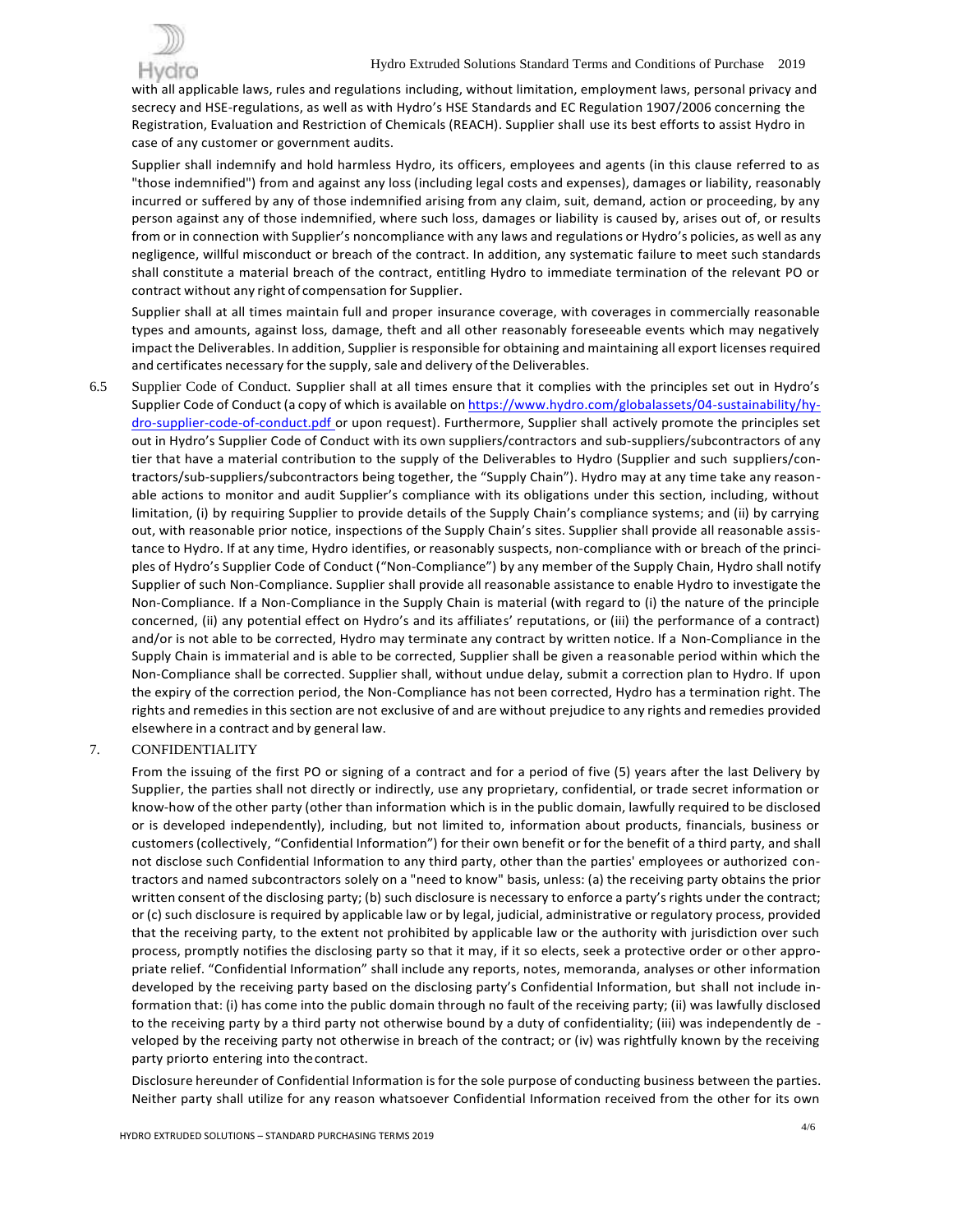

benefit, either in its own processes, or to fabricate, or have fabricated, goods for sale. Nothing herein shall be construed to create a partnership, joint venture or any other form of entity, nor a license to use any disclosed information or transfer any intellectual property rights. All intellectual rights to any information exchanged between the parties shall remain the property of the disclosing party. Further, neither party shall have right to bind the other to any commitment or obligation.

In addition, unless Supplier obtains the prior written consent of Hydro, Supplier shall not use the name, logo, service marks, trademarks or other protected property of Hydro or any of its Affiliates, or describe or identify the Deliverables in any publicity releases, marketing materials, advertising or as any type of reference. Further, any Deliverables that are the result of Supplier's provision of consulting or other professional services shall be deemed to be works for hire belonging exclusively to Hydro such that Supplier shall be deemed to have forever transferred and assigned to Hydro any and all right, title and interest it may have therein, whether intellectual property or otherwise.

- 8. INDEMNITY
- 8.1 Intellectual Property Indemnity. Supplier shall indemnify and hold Hydro harmless from all costs, expenses, liabilities and claims of infringement against Hydro alleging that the manufacture, purchase, use or sale of any Deliverable infringes or violates any third party's patent, copyright, trademark or trade secret. In such an event, Supplier, at its option and expense, shall: (a) reimburse Hydro for any costs incurred at Supplier's written request relating to such claim; and (b) pay damages and costs incurred by Hydro that are attributable to such claim (including, without limitation, reasonable attorneys'fees).

In addition, Supplier shall either (i) procure for Hydro the right to continue using such Deliverables, or (ii) replace or modify any such Deliverables provided or to be provided to be free of the infringement provided that such replacement or modified Deliverables materially conforms to the Specifications. If Supplier is unable to achieve either of the options set forth above despite its reasonable best efforts, it shall require return of such Deliverables freight collect to Supplier and promptly refund to Hydro the purchase price, plus all reasonable shipping, storage and associated costs.

- 8.2 Third Party Indemnity. Supplier will indemnify, hold harmless, and defend Hydro from and against any and all injuries, liabilities, damages, losses, costs and expenses (including, but not limited to, reasonable legal and other professional fees) payable to third parties to the extent based upon any liability claim related to the Deliverables or other claim arising from or relating to Supplier's negligence, willful misconduct, violation of law or failure to perform its obligations under the contract, provided that Hydro (i) promptly notifies Supplier of the claim, (ii) provides Supplier with all reasonable information and assistance, at Supplier's expense, to defend or settle such a claim, and (iii) grants Supplier the right to jointly control the defense or settlement of such claim. Supplier shall not settle any such claim, without Hydro's prior written consent. Hydro reserves the right to retain counsel, at Hydro's expense, and to participate in the defense and settlement of any such claim.
- 8.3 Breach of Contract. Supplier shall indemnify and hold Hydro harmless from all claims and all direct, indirect or consequential liabilities (including, without limitation, loss of profits, loss of business, depletion of goodw ill and similar losses), costs, proceedings, damages and expenses (including, without limitation, legal and other professional fees and expenses) incurred by Hydro as a result of breach or negligent performance or failure or delay in performance of the contract by Supplier.
- 8.4 Survival of Rights and Obligations upon Cancellation. Sections 3 (General Terms and Conditions), 4 (Prices and Payment), 6 (Representations and Warranties), 7 (Confidentiality), 8 (Indemnity) and 9 (General) shall survive cancellation, termination or expiration of a PO or the contract.
- 9. DATA PRIVACY

Personal data which the Supplier obtains from Hydro shall be treated confidentially and may only be used by the Supplier for the purposes related to the initiation and execution of any PO or the contract. The term "Personal Data" shall mean all data related to an identified or identifiable natural person. For information related to Hydro's handling of personal data, please see https://www.hydro.com/en/privacy/. The link leads to Hydro's privacy statement and Binding Corporate Rules which are established to comply with applicable data protection legislation, including the EU General Data ProtectionRegulation.

- 10. GENERAL
- 10.1 Any amendments to these Terms shall be agreed in writing by the parties. POs submitted by Hydro may vary these Terms if so expresslyprovided.
- 10.2 Any notice under the contract shall be in writing and shall be sent via courier service or by mail (internationally recognized overnight commercial courier, certified or registered), or by facsimile confirmed by mail to the person specified on the PO (provided that a copy is contemporaneously sent by one of the alternate means set forth in this Section 10.2). A copy of any notice to Hydro shall contemporaneously be sent to: Norsk Hydro, P.O. Box 980, 0240